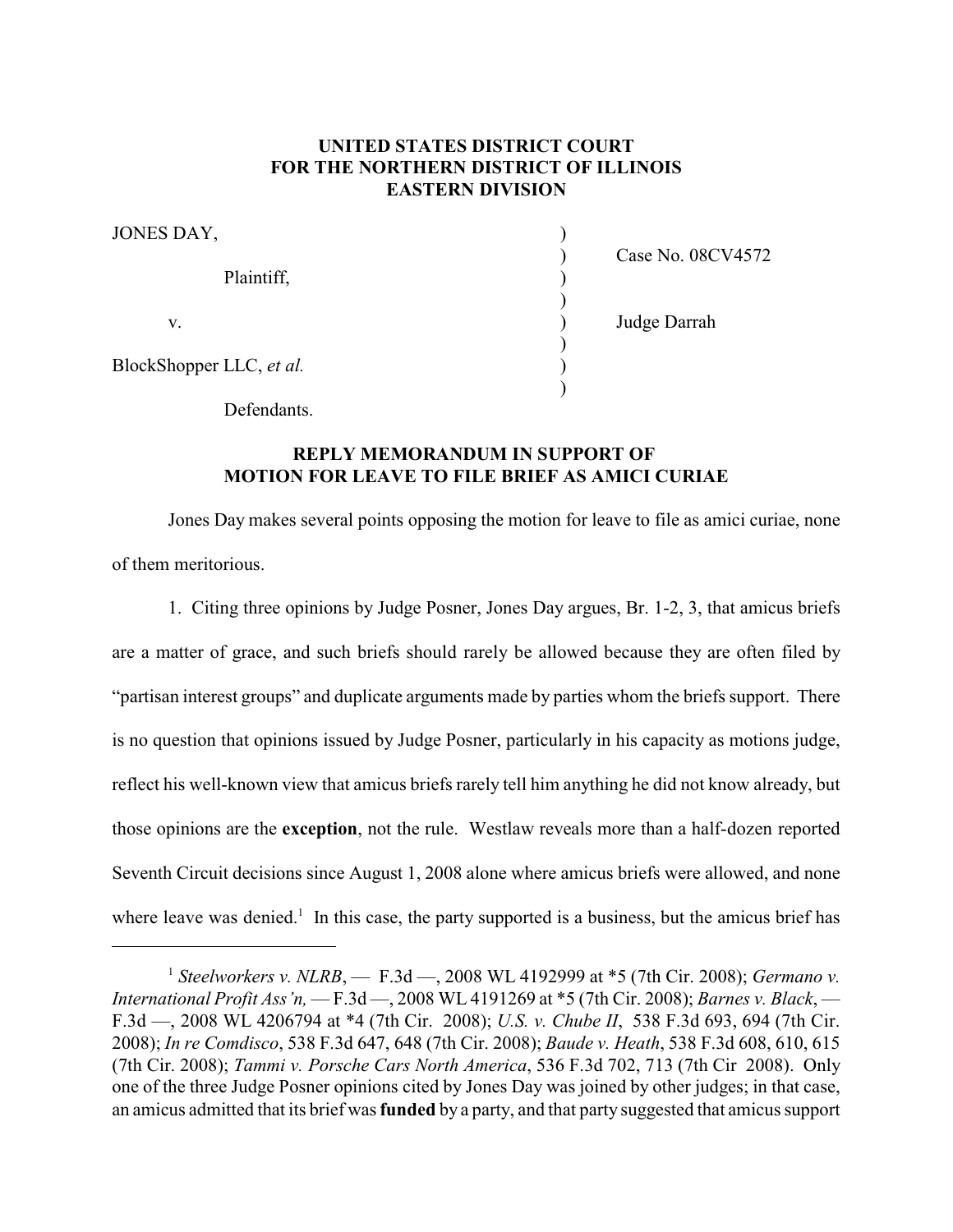been submitted not by partisan groups but by four public interest groups with a long track record of defending free speech online and opposing abusive intellectual propertyclaims. Jones Day also cites three cases in which district court judges denied motions for leave to file as amicus curiae, Br. 2-3, but in two of those cases, the amicus sought to introduce **evidence** that the party supported was not submitting, *Tiara Corp. v. Ullengerg Corp*, 1987 WL 16612 (N.D. Ill. Sept.1, 1987), or addressed "facts peculiar to this case" rather than more general principles of law. *Leigh v. Engle*, 535 F. Supp. 418, 420 (N.D. Ill. 1982).

2. Jones Day objects, Br. 3-4 and n.2, that the brief should be refused both because Sections  $I(A)$ , (B) and (C), and  $I(B)$  merely duplicate arguments by defendants, and because Section  $I(A)$ makes an argument that defendants do not make. If Jones Day were correct, amicus briefs should never be allowed because any argument by amicus will either duplicate an argument by a party or make an argument that the party did not make. But as noted at the outset of this brief, acceptance of amicus briefs is the rule and denial very much the exception. Moreover, if amici's brief were duplicative, Jones Daywould not need an additional ten pages to address amici's arguments. At any rate, a simple comparison of BlockShopper's brief and amici's briefresolves the question. Although both briefs may point out the obvious – that Jones Day's trademark claims founder on free speech, fair use and other grounds – the amicus brief sheds a different light on the basic arguments made by BlockShopper, closely attuned to the nature of materials that can and cannot be considered on a motion to dismiss under Rule 12(b)(6), based on the distinct concerns and unique perspective of the

was needed because it was denied leave to file a long brief. No such sharp practices are present here.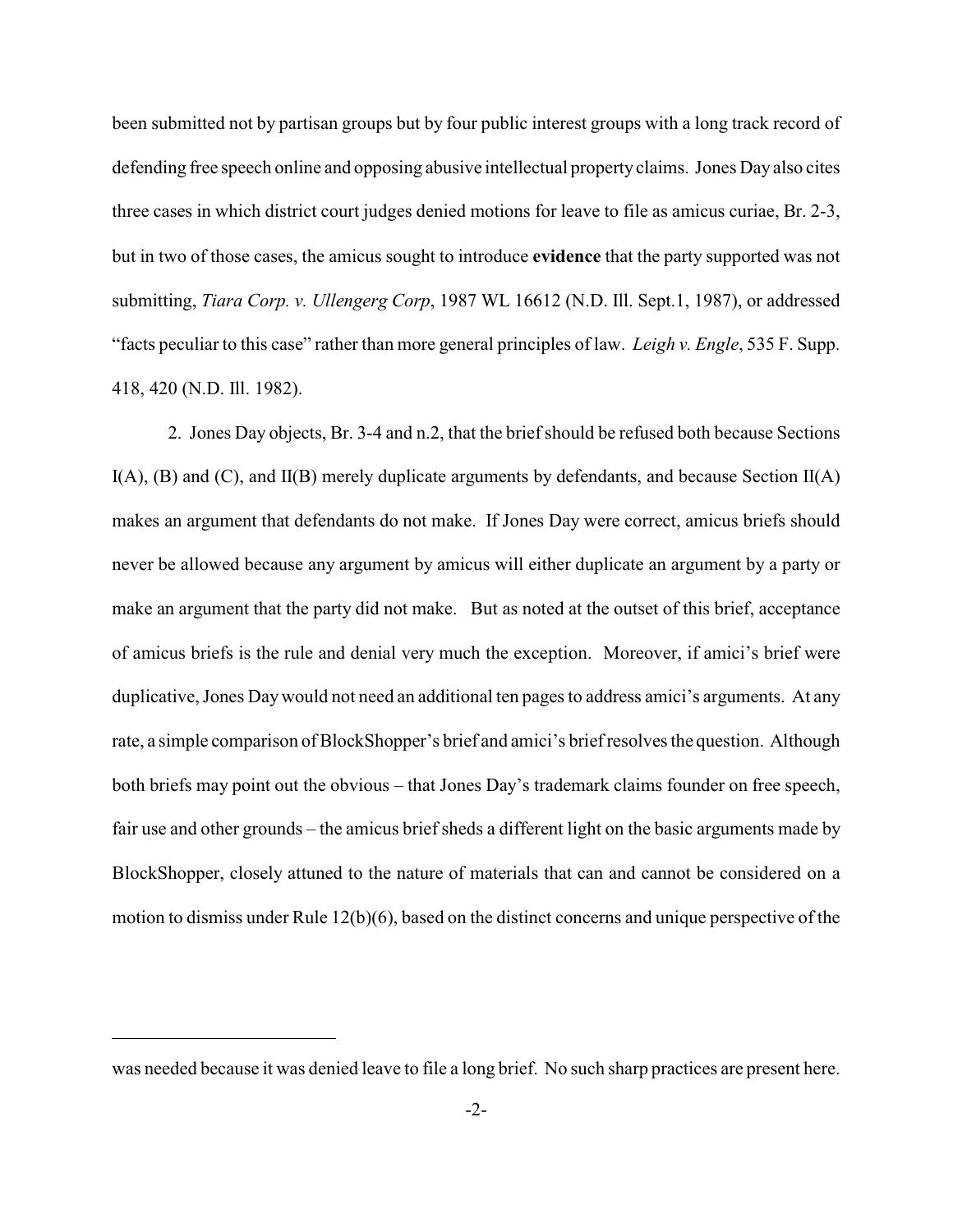four public interest consumer groups.<sup>2</sup>

3. Jones Day argues, Br. 4 n.2, that consideration of Section II(A) of the amicus brief should be precluded because whether a mark is "famous" can never be decided under Rule 12(b)(6). However, Section II(A) points out not only that most of Jones Day's allegations about public awareness of its mark are based on "niche fame" in the legal services industry and the big companies that typically hire Jones Day, but also that the one allegation apparently directed at knowledge of Jones Day's mark beyond that niche simply does not allege, as required by the Lanham Act as amended in 2006, that the mark is "**widely** recognized by the general **consuming** public **of the United States**" (emphasis added). This argument is cognizable under Rule 12(b)(6). To be sure, Jones Day may try to amend its complaint to preserve its trademark dilution claim, but that claim cannot survive as currently pleaded.

4. Finally, Jones Day takes issue with statements made by counsel for Public Citizen in a blog post published before Public Citizen entered the case, commenting on the following reported statement by the Court, "'Do you know, young man, how much money it's going to cost you to defend yourselves against Jones Day?" Br. 2 n.1. Although Jones Day goes out of its way to avoid acknowledging that the statement was made at all, it also says that the statement must have been

<sup>&</sup>lt;sup>2</sup>Whether Jones Day needs more pages, or whether the 2200 lawyers at Jones Day (Complaint ¶ 6) need an extra week, to address merely duplicative arguments, is another matter within judicial grace. We note that although Jones Day seeks time to respond following the presentment date of the argument, that date was set because it was the first motion date that both local counsel and lead counsel could be present. Now that the motion for leave to file has been fully briefed, proposed amici waive argument unless the Court has questions for counsel. We have grave concern, however, about Jones Day's demand that BlockShopper should be denied any reply to Jones Day's opposition. In light of Jones Day's filing of a blog post as Exhibit A, we point to bullet point 3 on page 2 as particularly relevant to its quest for an opportunity to make legal arguments to which no response is allowed.